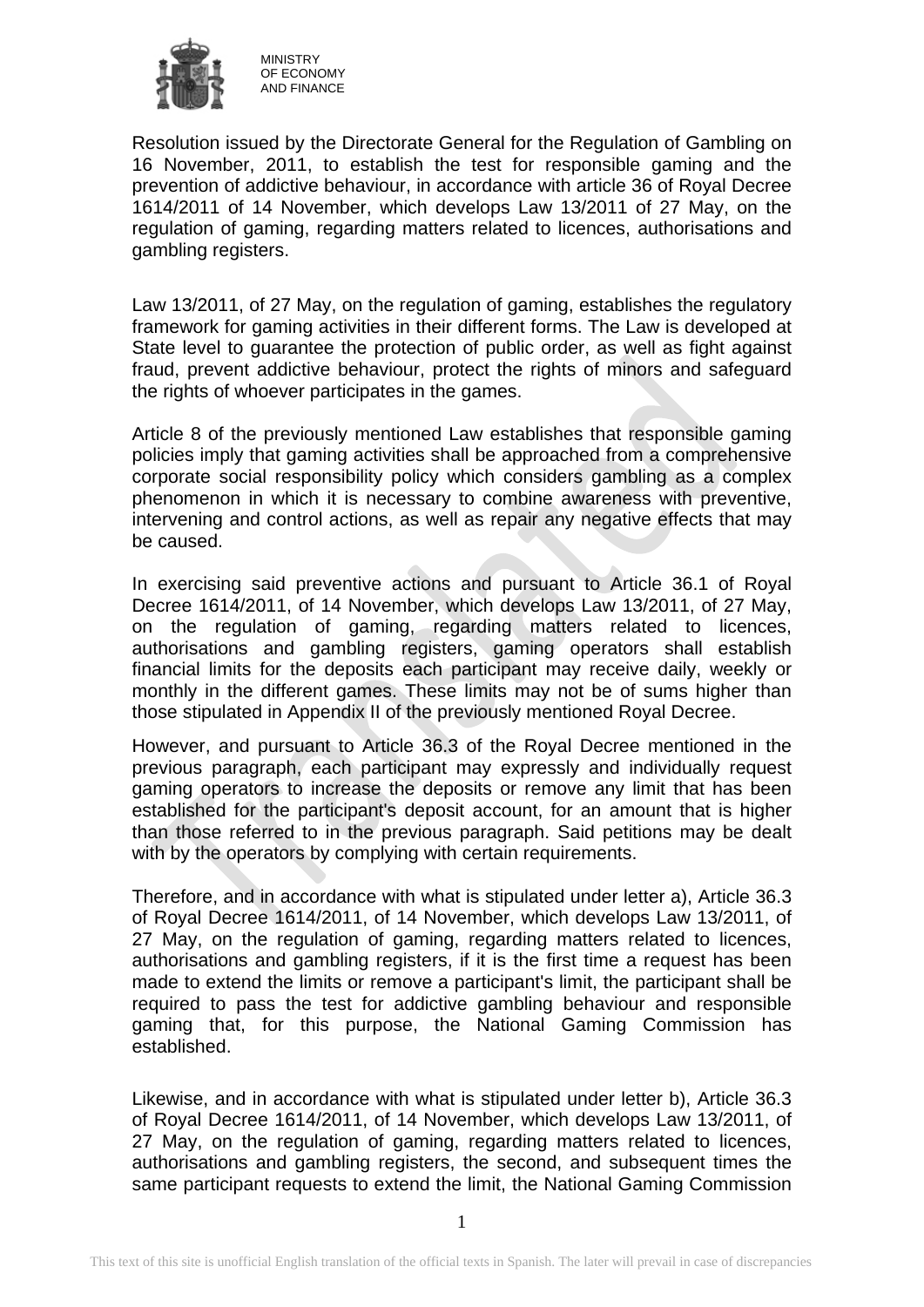

MINISTRY OF ECONOMY AND FINANCE

shall establish the aspects that will form the basis to be used by the gaming operator to carry out the historical analysis of the participant's gaming background.

Even though the National Gaming Commission has not been effectively established, and on applying the temporary Provision one of Law 13/2011, of 27 May, on the regulation of gaming, it corresponds to the General Directorate for the Regulation of Gambling of the Ministry of Economy and Finance to approve the tests for responsible gaming and the prevention of addictive gambling behaviour.

In conclusion, the Resolution herein complies with what is stipulated under letters a) and b), Article 36.3 of Royal Decree 1614/2011, of 14 November, which develops Law 13/2011, of 27 May, on the regulation of gaming, regarding matters related to licences, authorisations and gambling registers, thus approving the test for responsible gaming and the prevention of addictive gambling behaviour and the decision on the fundamental aspects for carrying out the historical analysis of the participant's gaming background which, if necessary, shall be carried out by the gaming operators.

By virtue thereof, and upon receiving a positive report from the State Attorney's Office in the Secretary of State for Finance and Budgets of the Ministry of Economy and Finance,

## It is agreed

One. To approve the test for responsible gaming and the prevention of addictive gambling behaviour which is attached to this resolution as Appendix I.

Two. When a participant requests any limits to their deposits be removed or requests the limits to be extended for the first time, the gaming operators shall allow the participant to complete the test for responsible gaming and the prevention of addictive behaviour referred to above.

Three. If an affirmative answer is given to any of the questions of the test approved by the resolution herein, the gaming operator will be unable to increase the deposits or remove the limit established for the stakeholder's deposit account Likewise, the latter will be unable to make another request for an increase or ask for the referred limits to be removed until seven days after the said test has been completed.

Four. If all the answers to the questions to the test are negative, the new limits or their removal will enter into force seven days after completing the test approved by this resolution.

Five. When the same participant has made two or more requests to extend the limit, the gaming operator shall perform a historical analysis of the participant's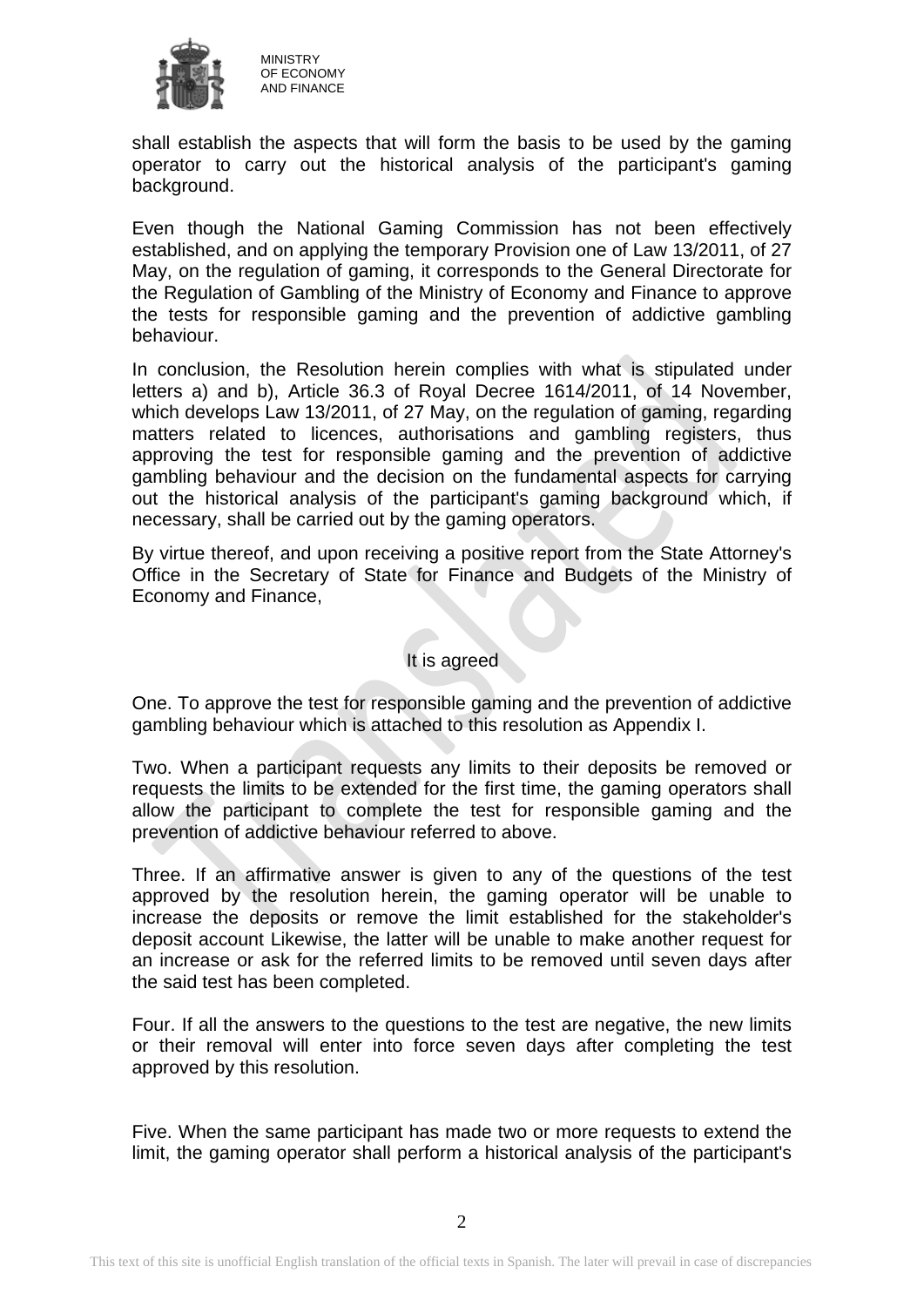

gaming background. The new limits shall enter into force three days after the analysis has been positively resolved.

For these purposes, the National Gaming Commission shall explain the procedure for performing the historical analysis to the operators, giving instructions for weighting each one of the factors included. These factors will at least include the frequency and length of the connections and the rate and interval of the deposits.

The National Gaming Commission may request to include or modify one or several factors related to the procedure and its weighting, in the event they are insufficient to evaluate the participant's gaming background adequately.

Six. The resolution herein shall enter into force on the day it is published in the Official State Gazette.

Pursuant to Article 23 of Law 13/2011, of 27 May, on the regulation of gaming, an administrative appeal may be filed against the resolution herein, which puts an end to the administrative route, within one month after the day after it is published in accordance with the provisions of Law 30/1992, of 26 November, on the Legal System for Public Administrations and Common Administrative Procedure, or an appeal directly filed before the court of administrative disputes, pursuant to the Law regulating said administrative disputes.

Madrid, 16 November 2011.- The Director General for the Regulation of Gambling, Inmaculada Vela Sastre.